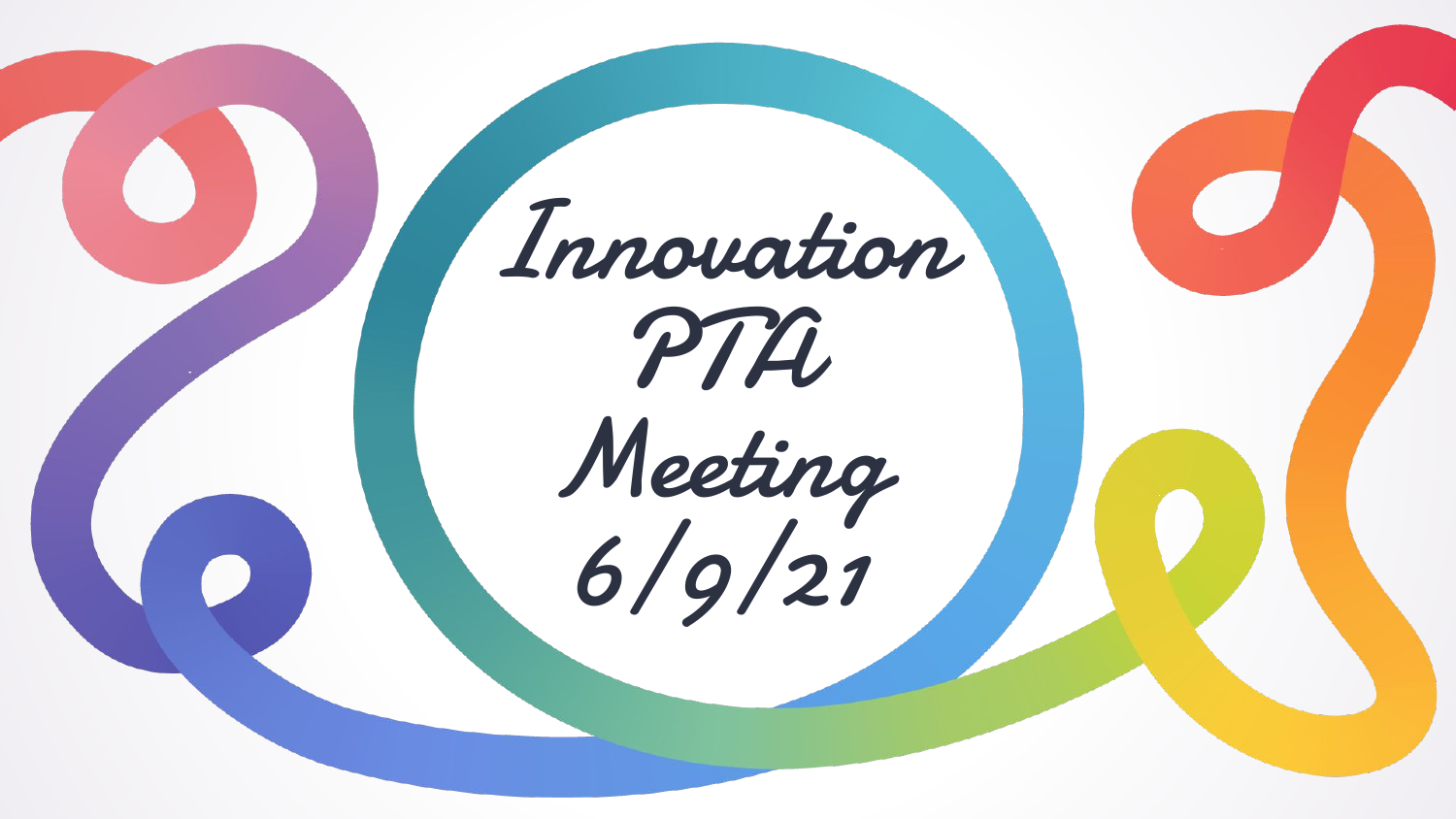





Claire Peters Principal

 $\overline{\phantom{a}}$ 

Melinda Phillips Assistant Principal

2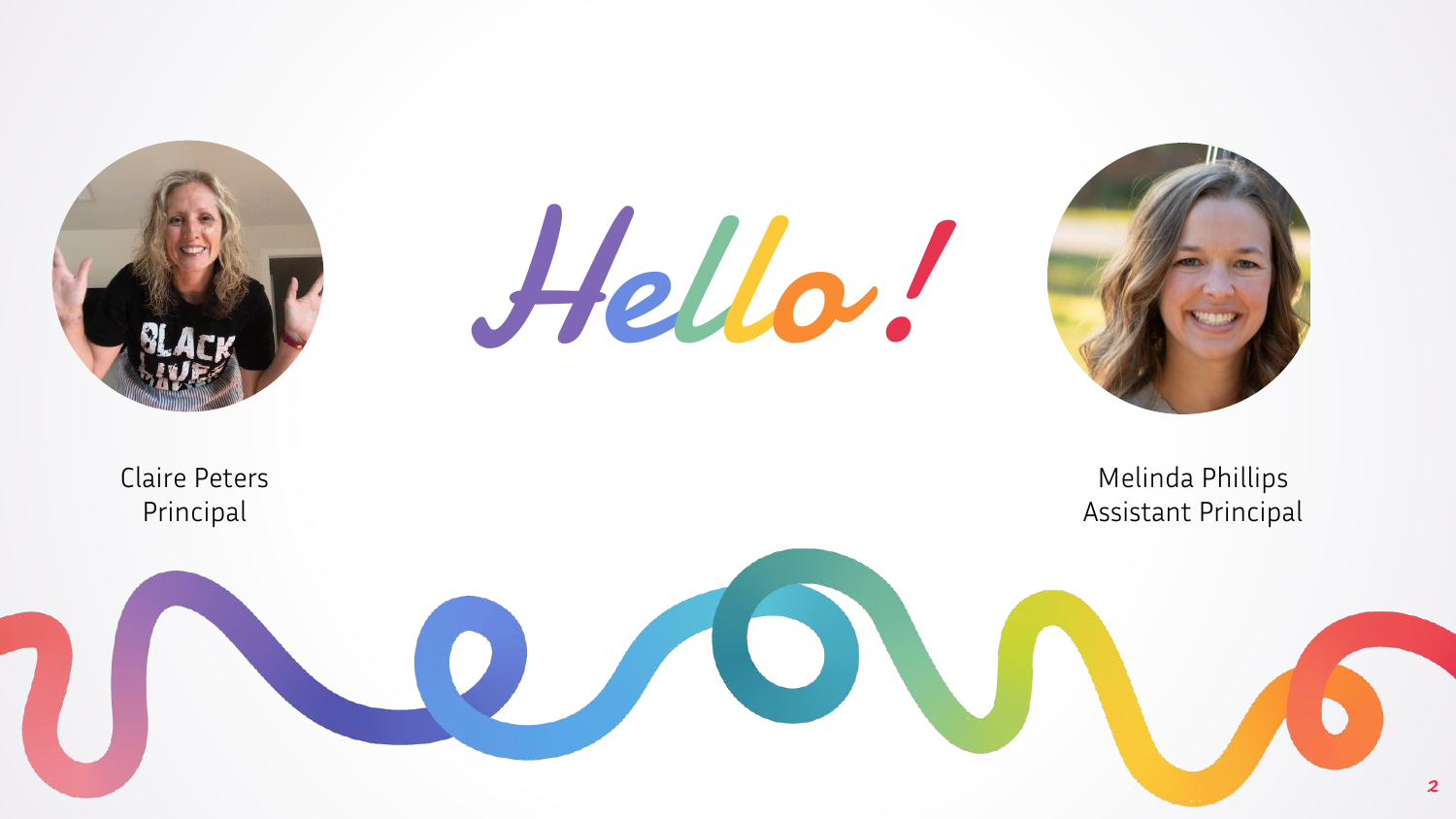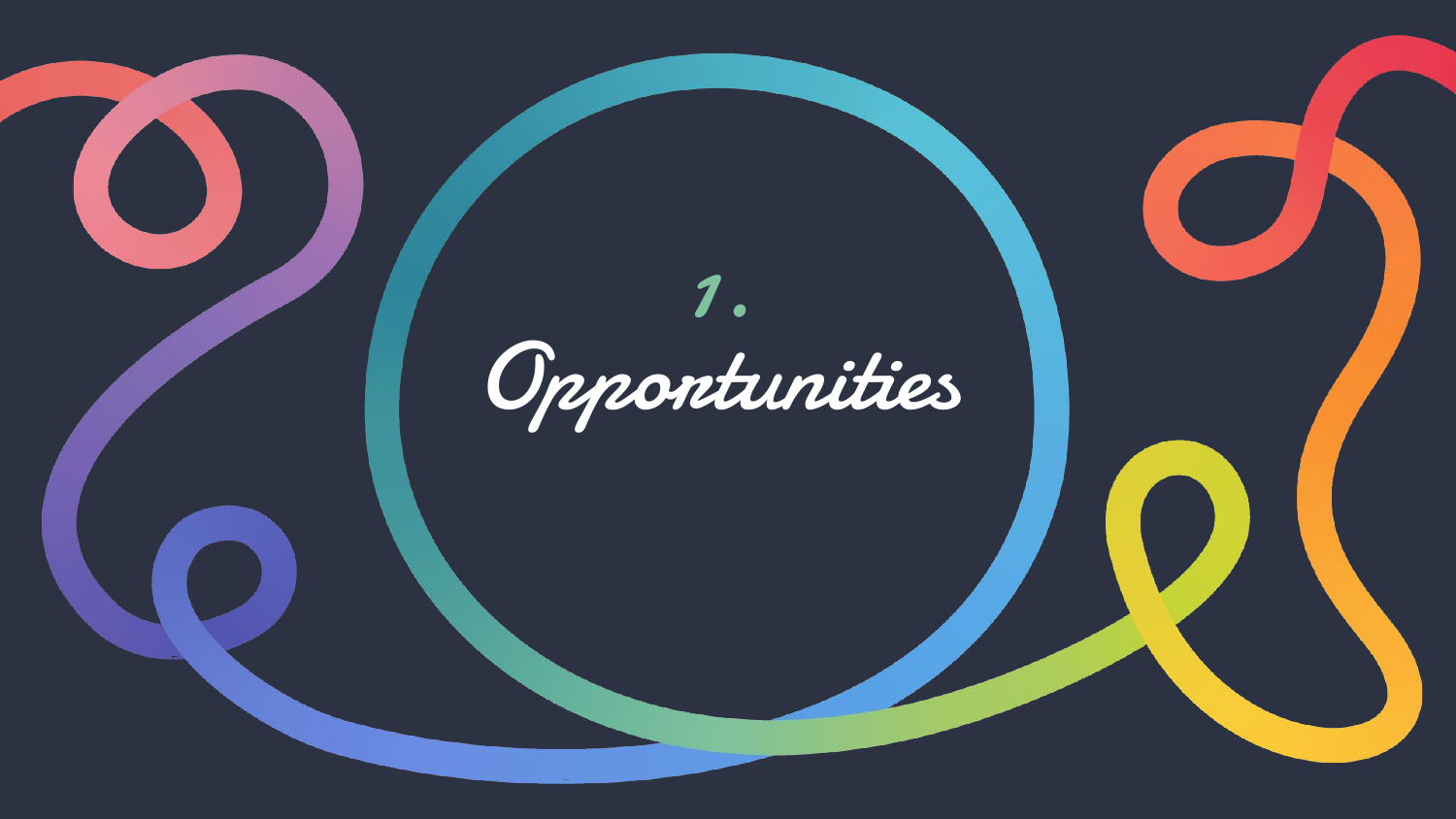# Building our student leaders

- Meeting with rising 5th graders at ASFS, June 15th
- Summer focus groups with rising 4th and 5th graders
	- [Sign up for a time here](https://docs.google.com/forms/d/e/1FAIpQLSdIoJSEQRxYnGLzV9dGMQ_0sAvjONwXnoPeq-p75LJQNh3dVQ/viewform?usp=sf_link)
- Leadership opportunities
	- Patrols

○ SCA

- Student ambassadors
- Equity Team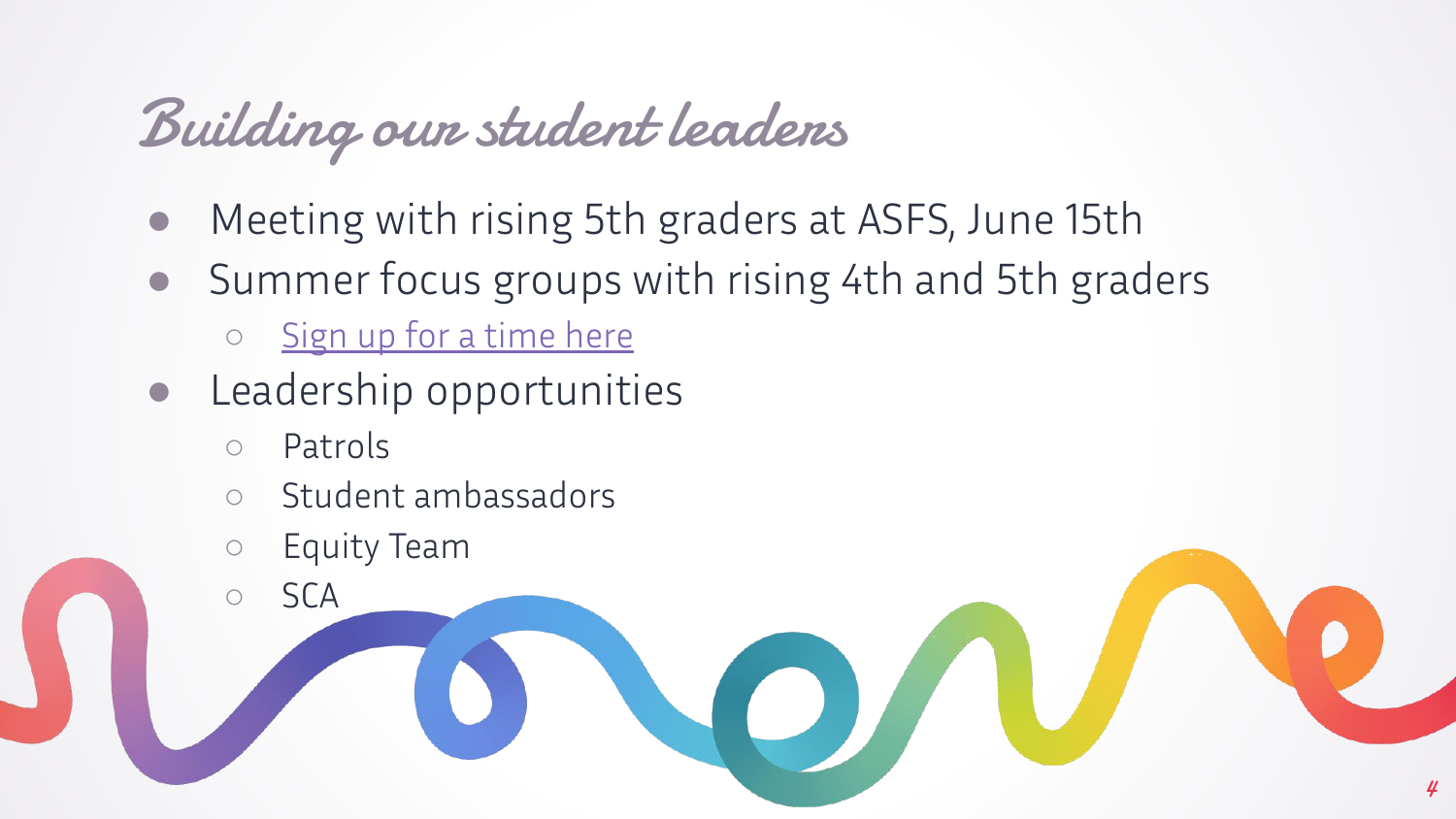Safety Patrol Camp with ACPD

#### Who

Rising 4th and 5th graders

Led by Arlington Police Department

#### When

Students enroll in one week-long session

- June  $28$  July 2
- July 12 July 16
- July 19 July 23
- August 2 August 6

### How to apply

[https://police.arlington](https://police.arlingtonva.us/safety-patrol-camp/) [va.us/safety-patrol-cam](https://police.arlingtonva.us/safety-patrol-camp/) [p/](https://police.arlingtonva.us/safety-patrol-camp/)

Cost is \$50 for the week

5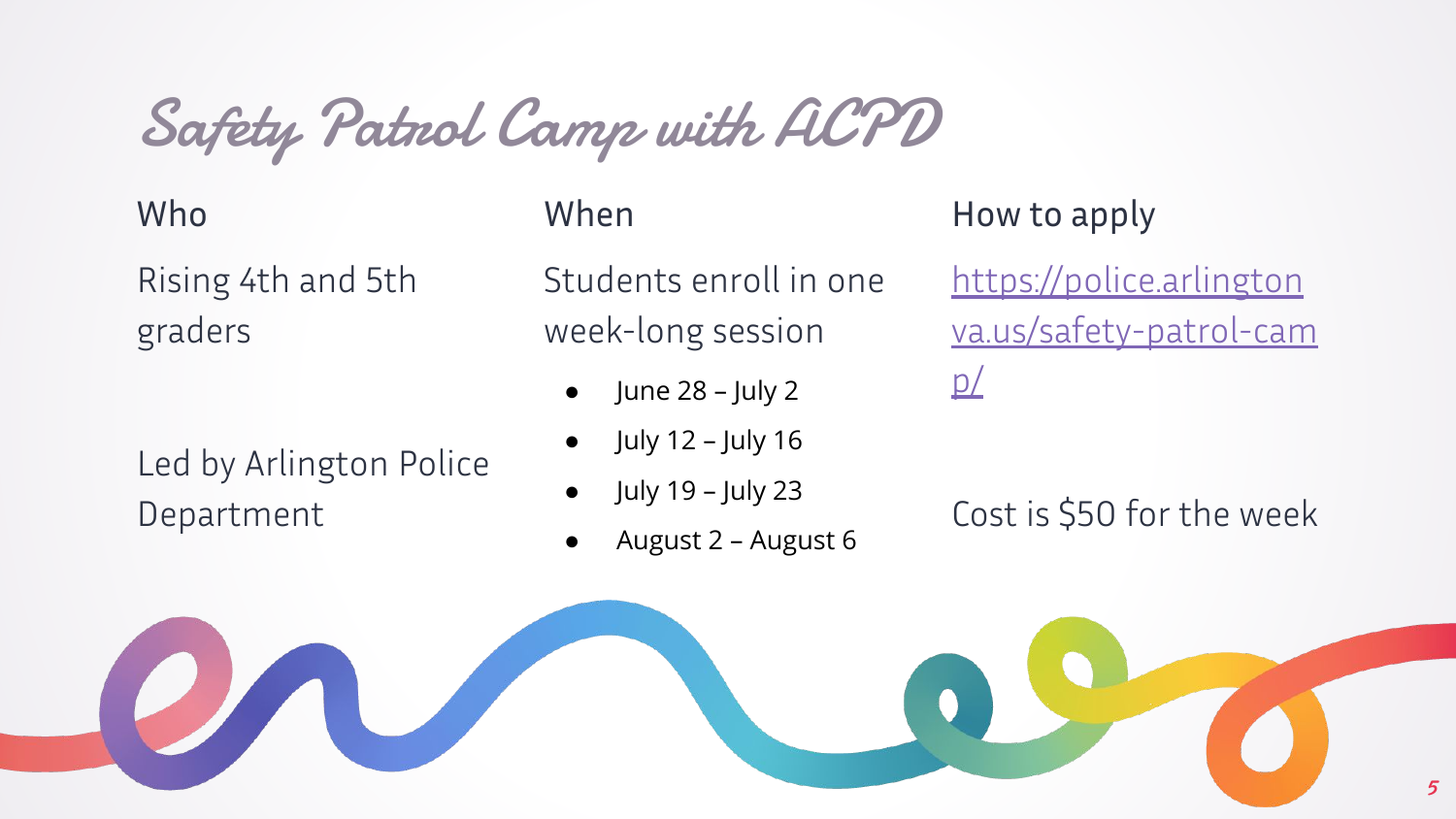Parent Opportunities

- Join the PTA!
- Volunteer
- Equity Team member

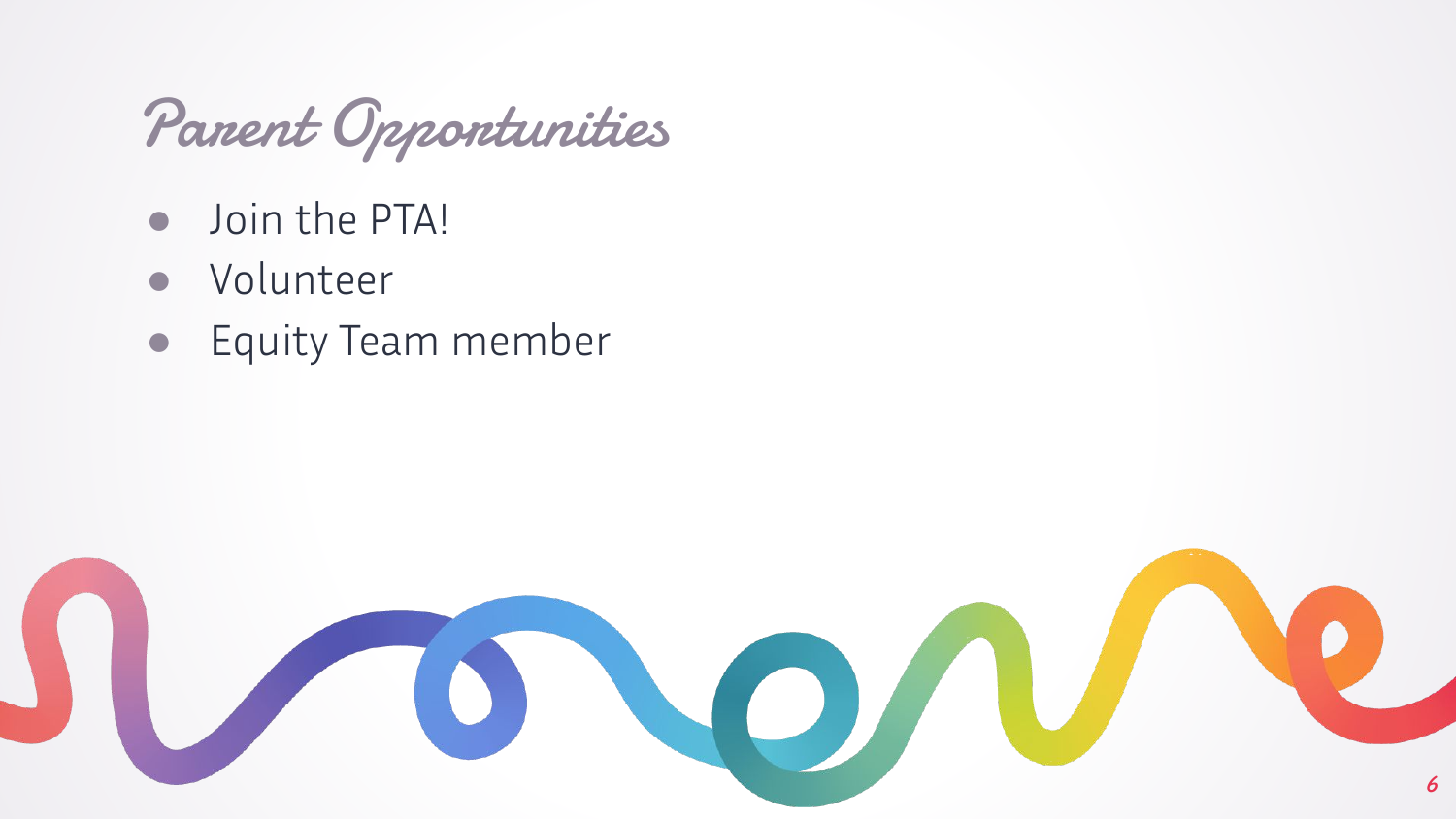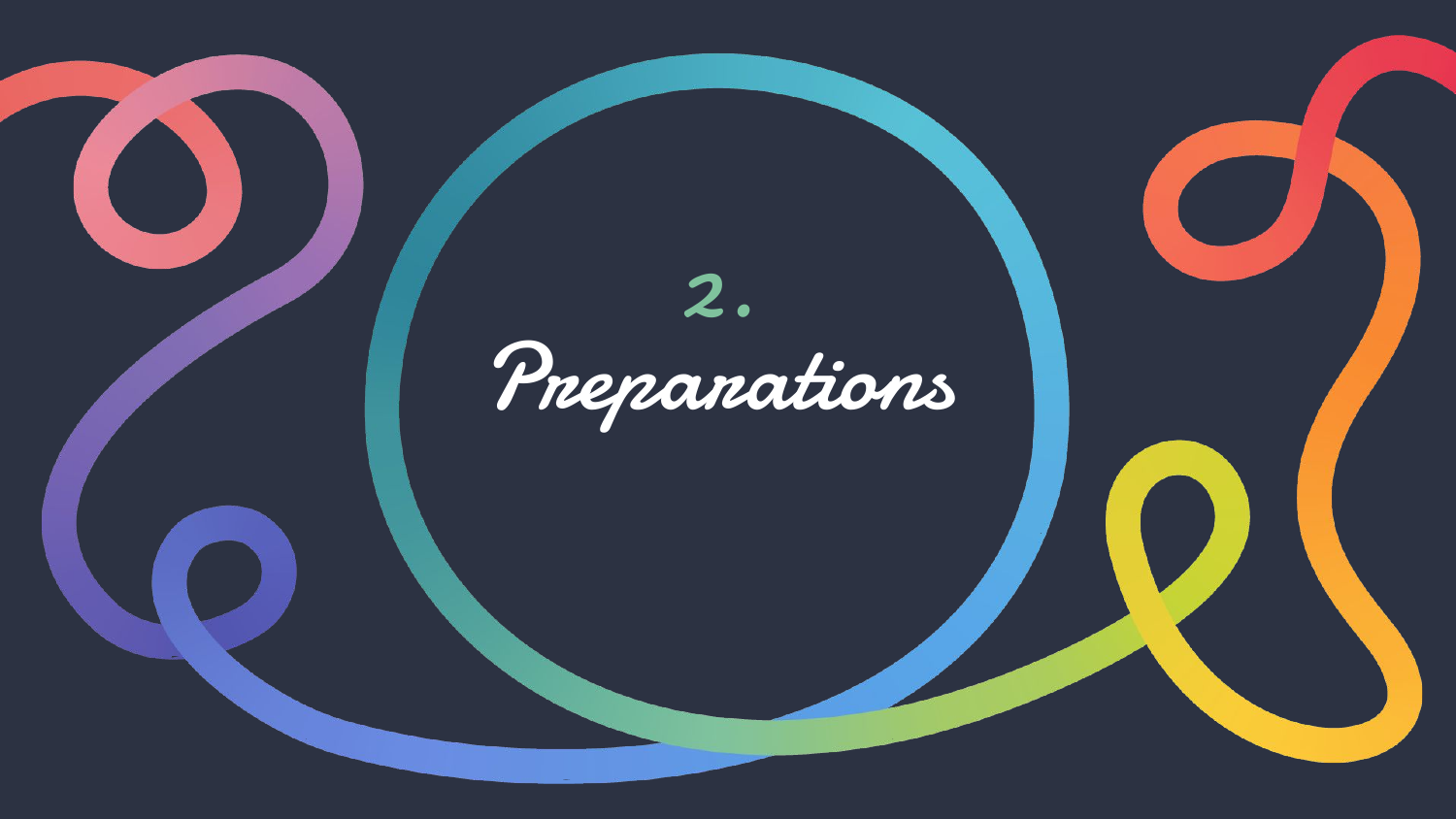Our New Space

- Grounds walk with facilities, June 11th
- Grounds walk with transportation, June 16th
- Building walk with Extended Day, June 11th

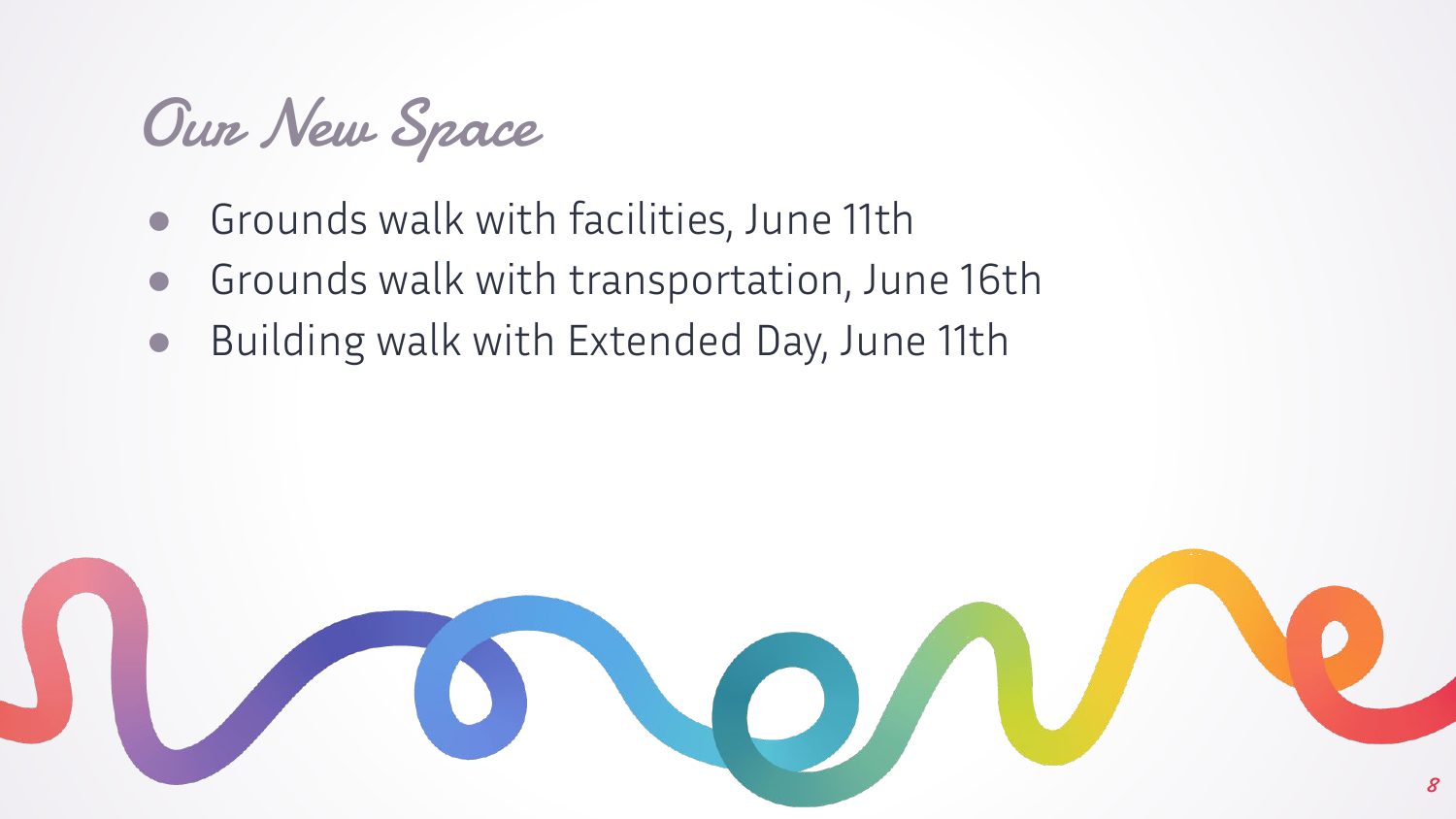Staffing

## 75% of staff is hired!

# 72 total staff members allocated to the building Most will start in August

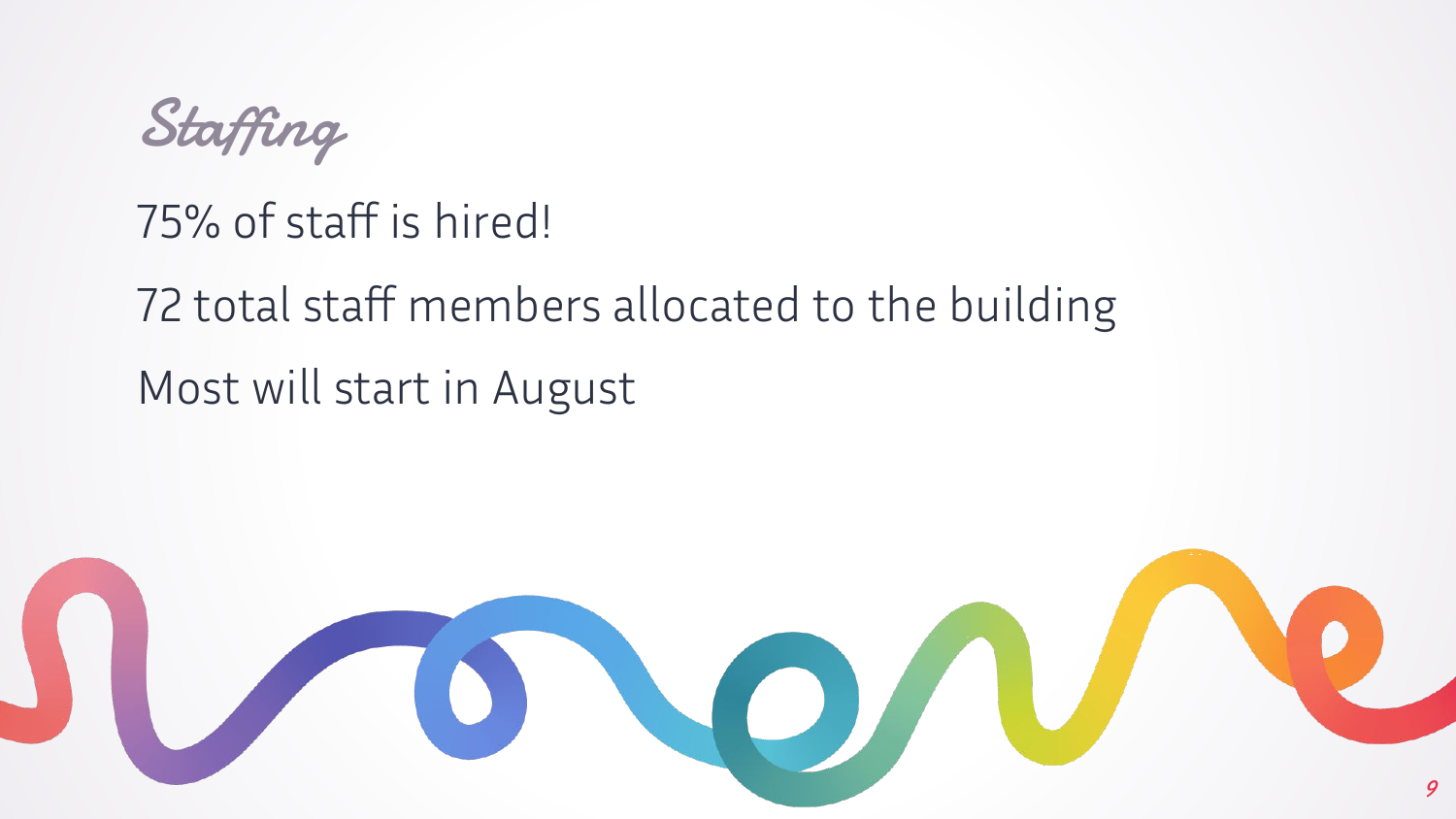Kindergarten Families

# Currently scheduling rising Kindergarten meetings in July. Jenny Hernandez is reaching out to families.

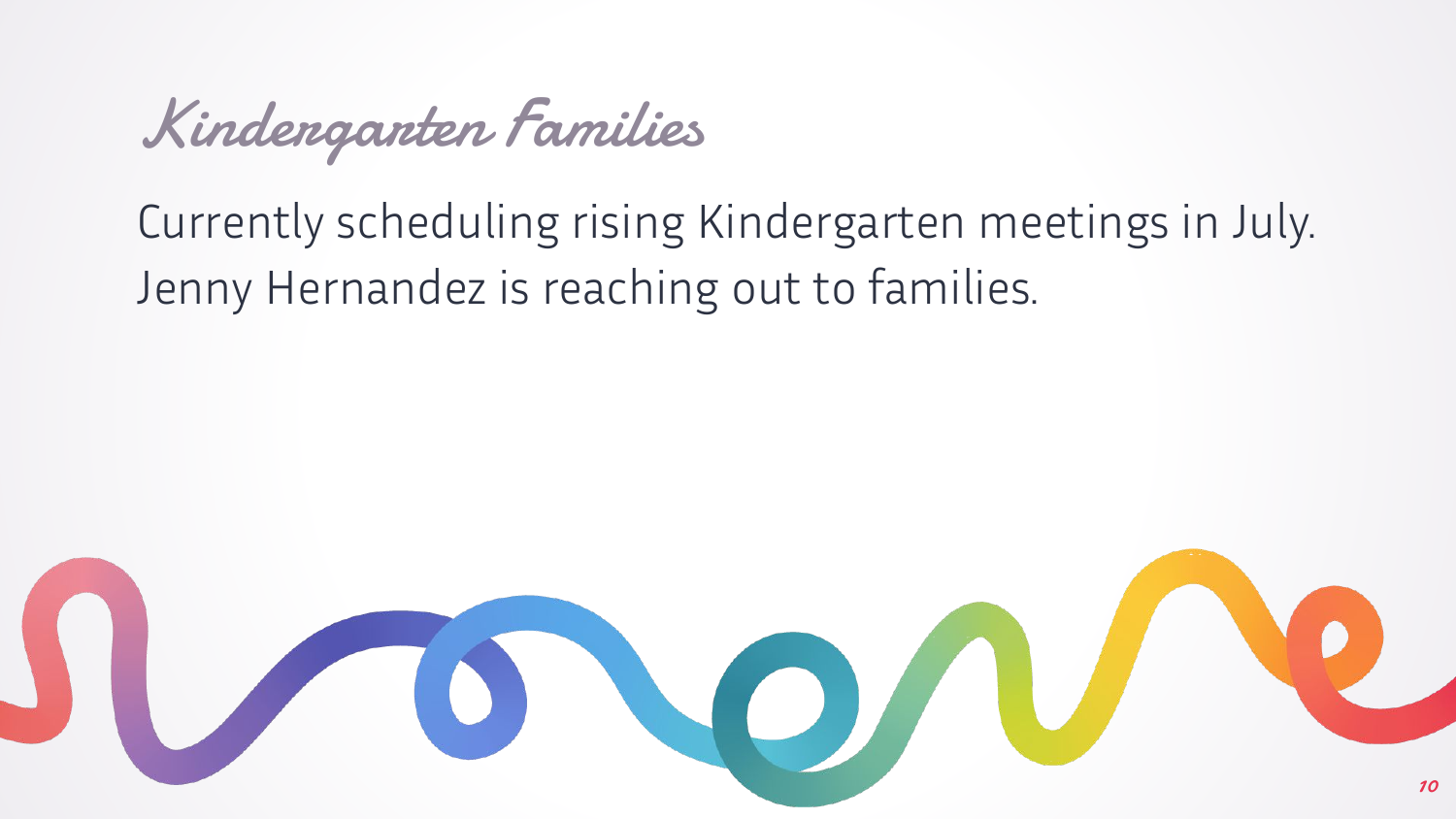Extended Day

What's the plan?

Currently planning for normal operation - both before and after school care

## How to register

[https://www.apsva.us/extended](https://www.apsva.us/extended-day/registration/)[day/registration/](https://www.apsva.us/extended-day/registration/)

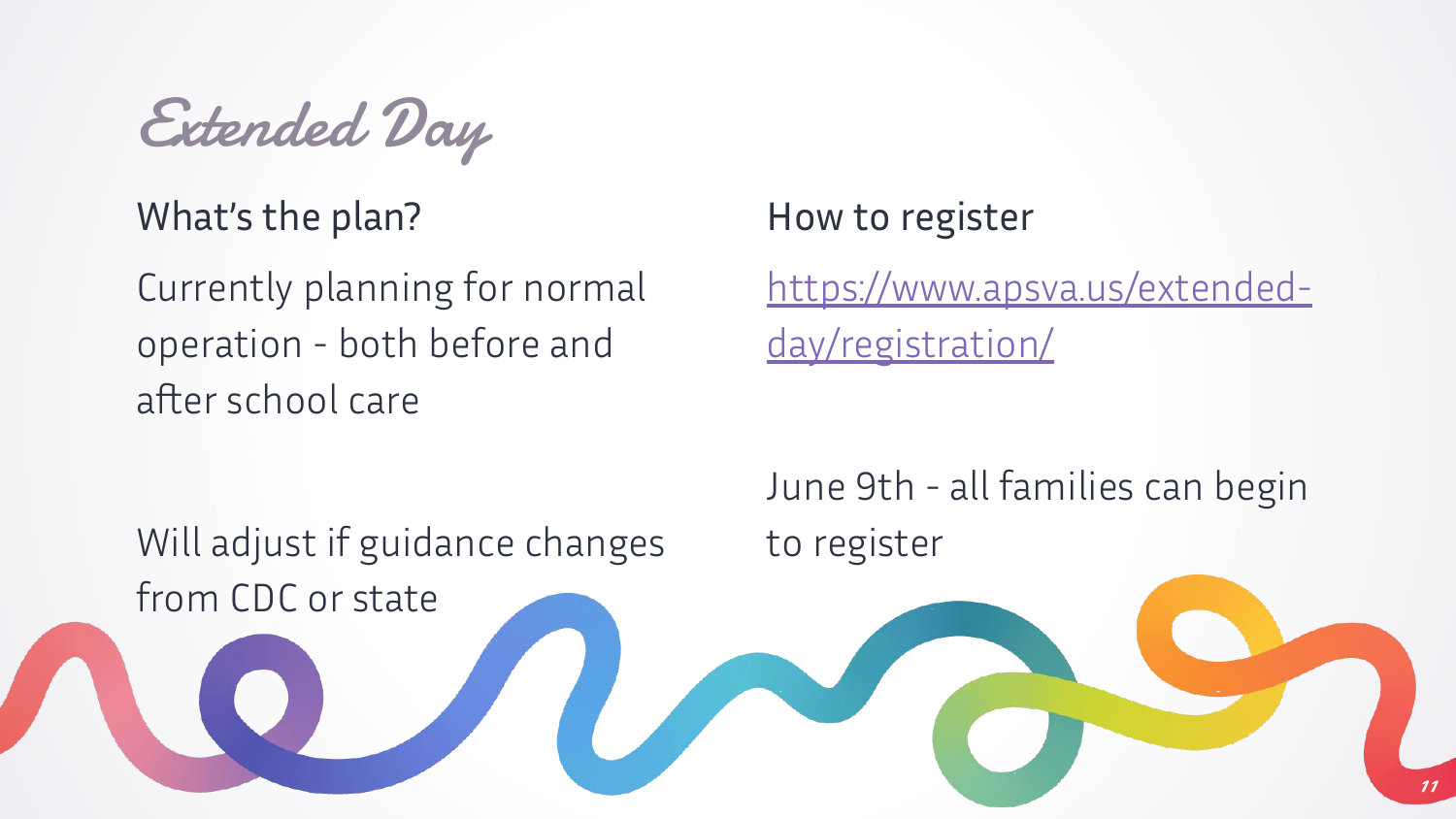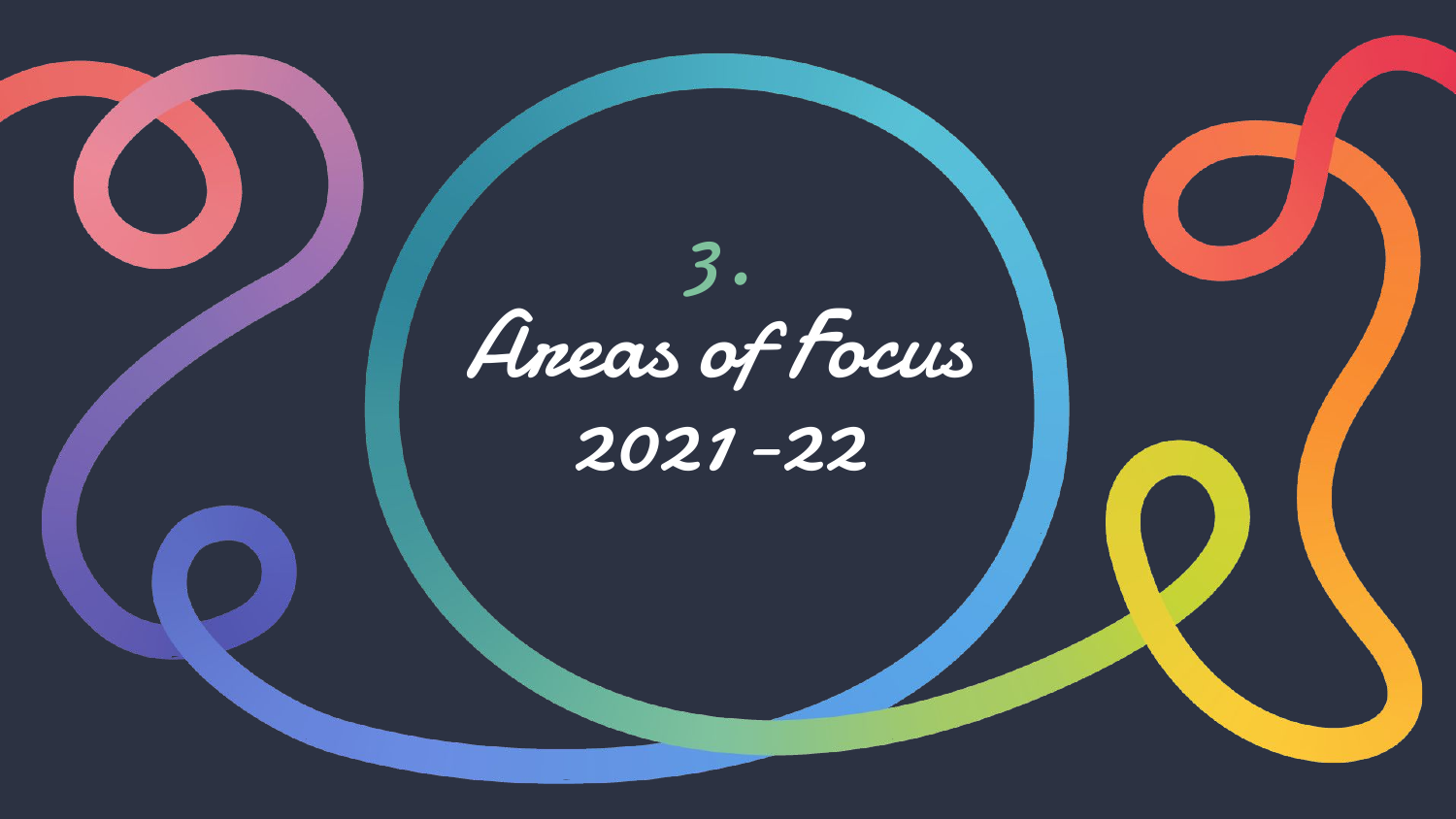

Structured Literacy

A change to reading instruction in APS

The science of reading

Standards Based Grading

All APS elementary schools moving toward this model

Students assessed on mastery of standards Equity and Inclusion Continued efforts to create a safe and welcoming environment for all students and families Link to SEL

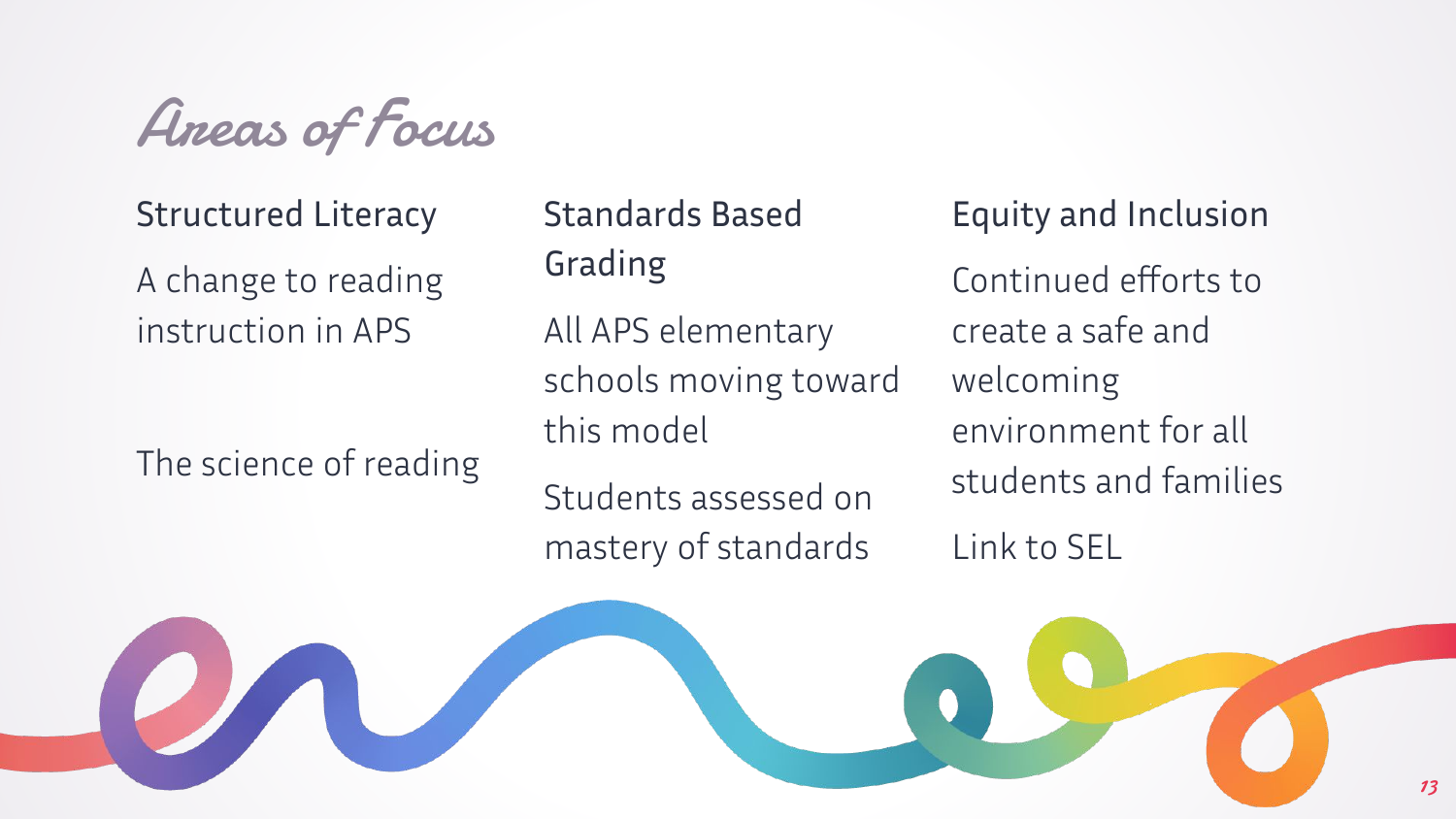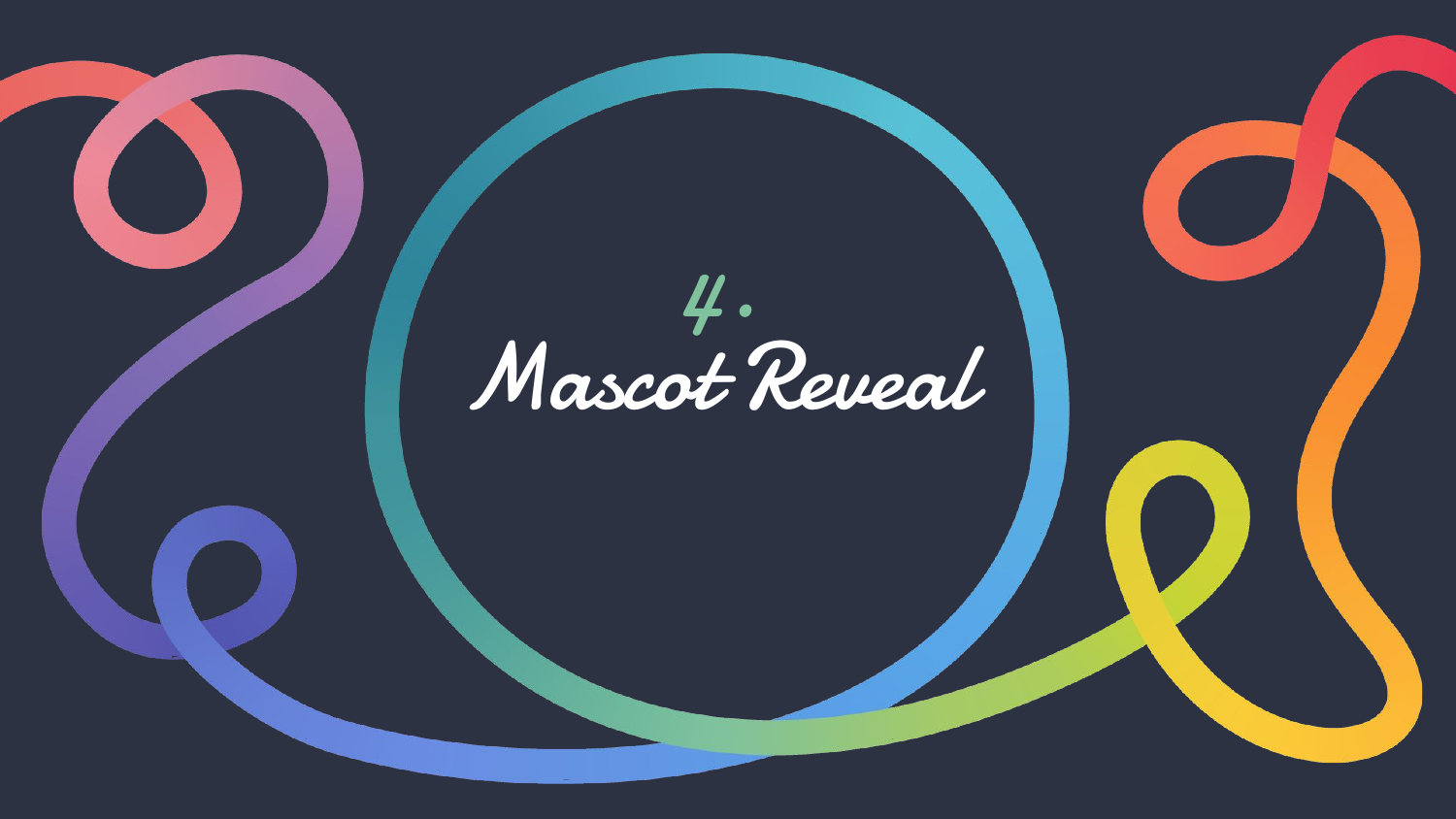# June 18th

## Watch the mascot reveal on MS Teams Live from wherever you are on the afternoon of Friday, June 18th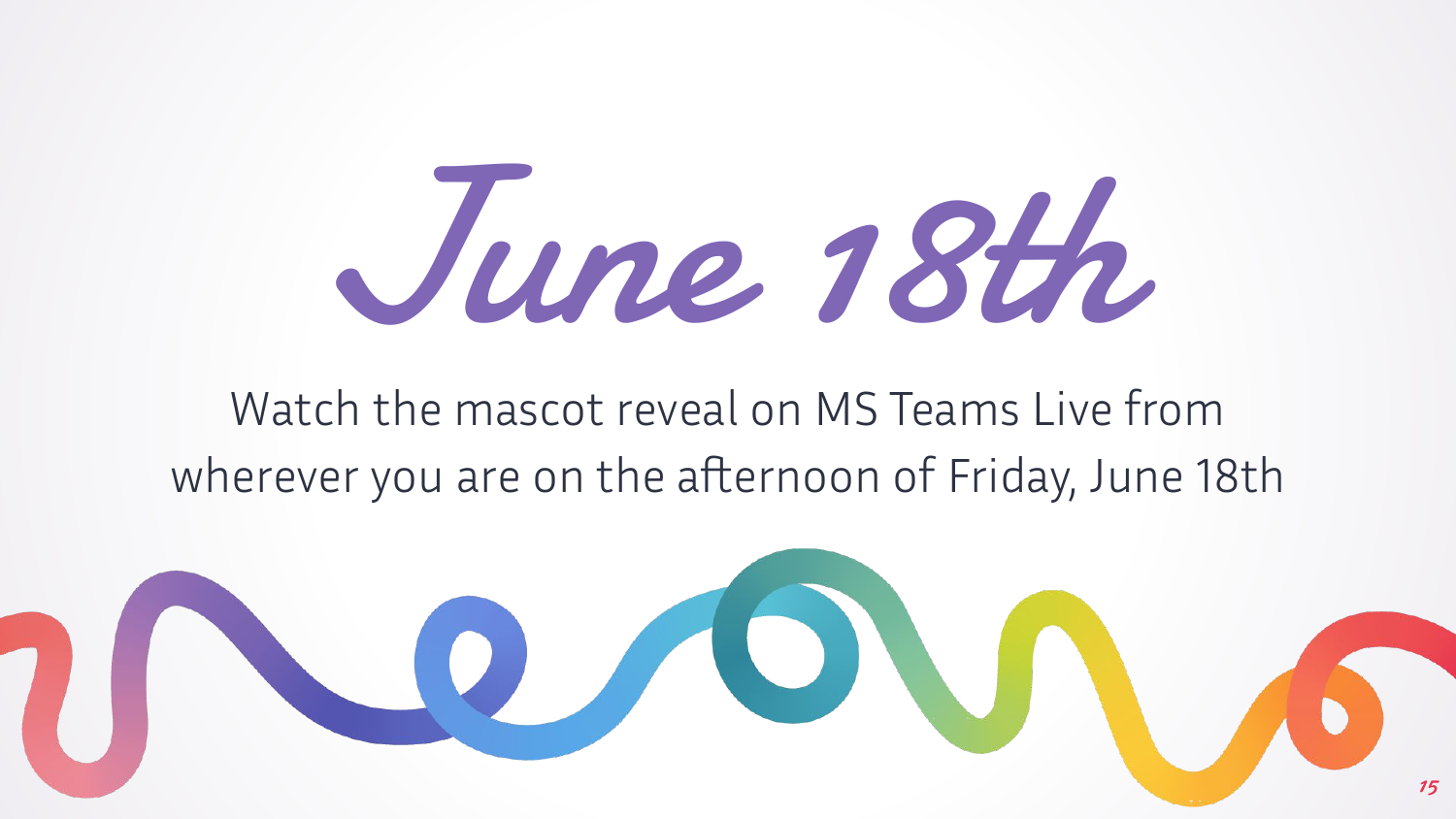

## 17 Planning units filled with amazing students & families

100% Worth the wait!